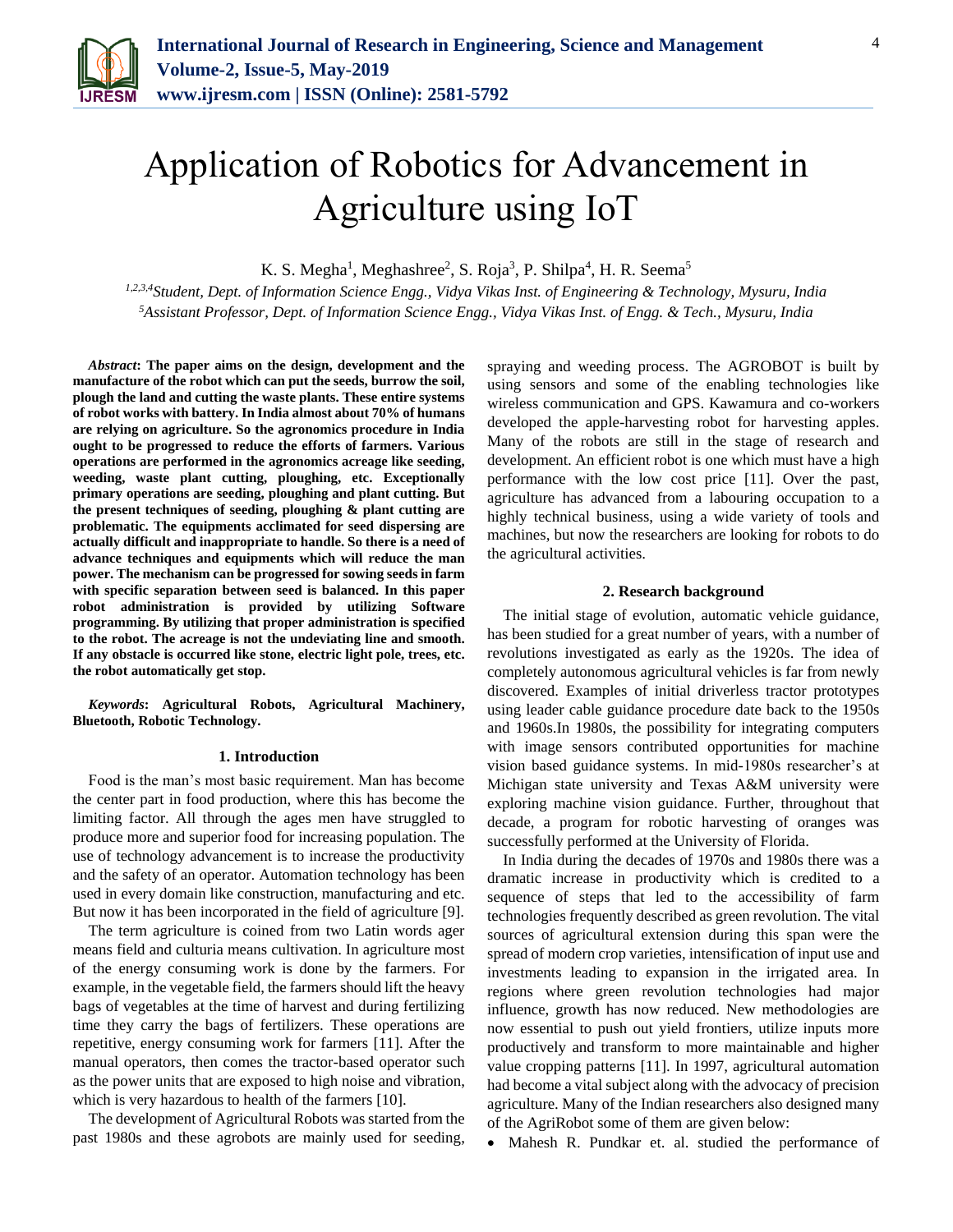

seeding, plowing and plant cutting devices by using image processing algorithm using flash magic. They also studied the effect of seed depth, seed spacing, miss seeding ratio and performance seed sowing device on germination of seed and efficiency of yield crop [2].

- Aditya kawadaskar et. al. redesigned and tested the seed sowing machine using CAD package like PROE. They concluded that multipurpose seed sowing machine maintain row spacing, controlling seed and fertilizer rate, controlling the seed and fertilizer depth [3].
- Ajith Abraham, He Guo, and Hongbo Liu., This is highly adaptable and self-organized system of robots is a new approach to co-ordination of multi robot systems [4].
- B. Mursec et. al. presented two sowing machines pneumatic vacuum sowing machine OLT and pneumatic pressure sowing machine Aeromat-Becker for interval sowing, differing in the mode of operation for cultivation of sugar beet. They concluded that on the pneumatic vacuum sowing machine OLT the optimum distance between seeds in the sowing row is reached with 4.5 - 8 km/h speed and on the pneumatic pressure sowing machine Aeromat - Becker with  $4.5 - 10$  km/h [5].
- Joginder Singh studied the effect of farm mechanization on Indian economy. He concluded that Production and productivity cannot be enhanced with primitive and traditional methods. Thus, selective mechanization is the need of the future [6].
- Mahesh K. Ashatankar studied that the machine can be advanced for sowing seeds in farm with particular distance between seed is adjusted. It can automatically sow seed in land. It can also be used as fertilizer sowing instead of seed. The basic requirements of this machine for small scale cropping, they should be suitable for small farms, simple in design and technology and versatile for use in different farm operations. An automatically operated template row planting is well designed and developed to improve planting efficiency and reduce drudgery involved in manual planting method. Seed planting is also possible for different size of seeds at variable depth and space between two seeds. Also it results in increased seed planting, seed or fertilizer placement accuracies and it is made of durable and low cost material affordable for the small scale peasant farmers [7].
- Simon Blackmore Developed agricultural needs to find new ways to improve efficiency. One approach is to utilize available information technologies in the form of more intelligent machines to reduce and target energy inputs in more effective ways than in the past. Precision Farming has shown benefits of this approach but we can now move towards a new generation of equipment. The advent of autonomous system architectures gives us the opportunity to develop a complete new range of agricultural equipment based on small smart machines that can do the right thing, in the right place, at the right time in the right way [8].

The automatic agricultural vehicles are categorized into four

categories

- 1. *Guidance:* To know how the vehicle navigates.
- 2. *Detection:* How the vehicle extracts the features of environmental field.
- 3. *Action:* How well the vehicle executes its task. Example radicchio harvesting.
- 4. *Mapping:* The construction of the map of agricultural field with its relevant features [9].

The main motivation for developing agricultural automation technology is reduced labour force, a phenomenon common in the developed world. Other causes are the requirement for upgraded food quality, security in terms of inspection of contaminants in food grains and saving the wastage of resources and to save time from manual work and to improve efficiency of the agricultural products and also to increase the productivity, accuracy and enhanced operation safety.

# **3. System architecture**



The above figure represents the architecture diagram of AGROBOT. Renesas Microcontroller is interacting between all modules. Bluetooth (HC-05) will be given to communicate with the robot and plants cut automatically. The complete project will be displayed on LCD screen. 12v Power supply is provided to drive Motor and Microcontroller; drivers are used to control the speed movement of the robot. Bluetooth module HC-05 Bluetooth is a serial port convention module. It is a simple to utilize "Bluetooth" and intended for straightforward remote serial association setup. HC-05 Bluetooth module was associated with the same microcontroller to set up a duplex correspondence channel amongst itself and the android advanced Mobile Phones.

Bluetooth is utilized to communicate with robot through android and send the changes to the Microcontroller. As per the guidelines given by the client the robot moves in forward, turn around, left and right bearing to drop the seeds at a specific position. Four wheels are associated at the base for the adaptable development of robot. Two DC engines are utilized to drive the wheels associated with the robot. L293D is utilized to drive the DC engines. Hindrance locator sensor is utilized to identify diverse obstruction in the way of the robot. In the event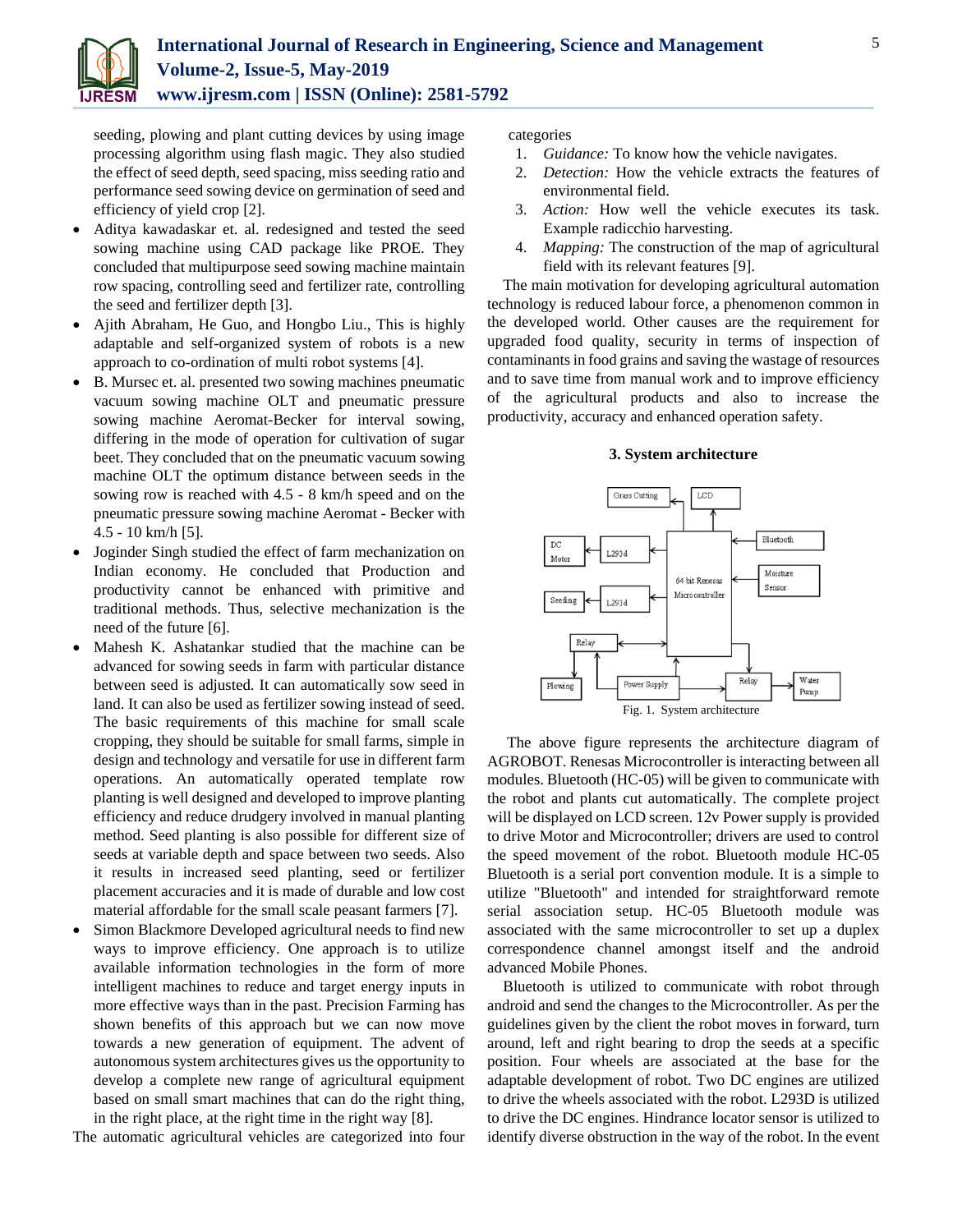

that any obstruction is distinguished in the way of the robot the data of the snag is sent to the client through remote association. In Seeding engines are utilized to drop a seed one by one. Plant cutting is finished by engines. Transfer is an exchanging operation and Furrowing is performed. Fig. 2. Represents the representation of the system which gives the clear picture of the system.

the operations like Ploughing, Seeding and Grass cutting, then HC-05 Bluetooth receives command from master then command is sent to HC-05 Bluetooth, which processes the input and performs the operation until the next command is selected.



Fig. 2. Diagrammatic representation of AGROBOT

## **4. Flow chart of system**

A flowchart is a type of diagram that represents an algorithm, workflow or process. The flowchart shows the steps as boxes of various kinds, and their order by connecting the boxes with arrows. This diagrammatic representation illustrates a solution model to a given problem. Flowcharts are used in analyzing, designing, documenting or managing a process or program in various fields. Flowcharts are used in designing and documenting simple processes or programs. Like other types of diagrams, they help visualize what is going on and thereby help understand a process, and perhaps also find less-obvious features within the process, like flaws and bottlenecks. There are different types of flowcharts each type has its own set of boxes and notations.

The two most common types of boxes in a flowchart are:

- A processing step, usually called activity, and denoted as a rectangular box.
- A decision, usually denoted as a diamond.

A flowchart is described as "cross-functional" when the chart is divided into different vertical or horizontal parts, to describe the control of different organizational units. A symbol appearing in a particular part is within the control of that organizational unit. A cross-functional flowchart allows the author to correctly locate the responsibility for performing an action or making a decision, and to show the responsibility of each organizational unit for different parts of a single process.

The Fig. 3, explains the flowchart of ploughing, seeding and Grass cutting. The first step here is initialization of microcontroller. After initializing the microcontroller, initialize the LCD and UART protocol. Then check for commands from user continuously through HC-05 Bluetooth. The user selects



Fig. 3. Flowchart of system

#### **5. Results**



Fig. 4. Snapshot of robot system

In this work a robot, farm robot, has been designed, built and demonstrated to carry out ploughing, seeding, grass cutting in an agriculture field. It is expected that robot will assist the farmers in improving the efficiency of operations in their farms. It is aimed at increasing the productivity and reducing the labour involved, this robot is designed to execute the basic functions required to be carried out in farms. The robot performs the tasks like digging the ground, sowing the seeds and backfilling the soil automatically in a sequence without human intervention.